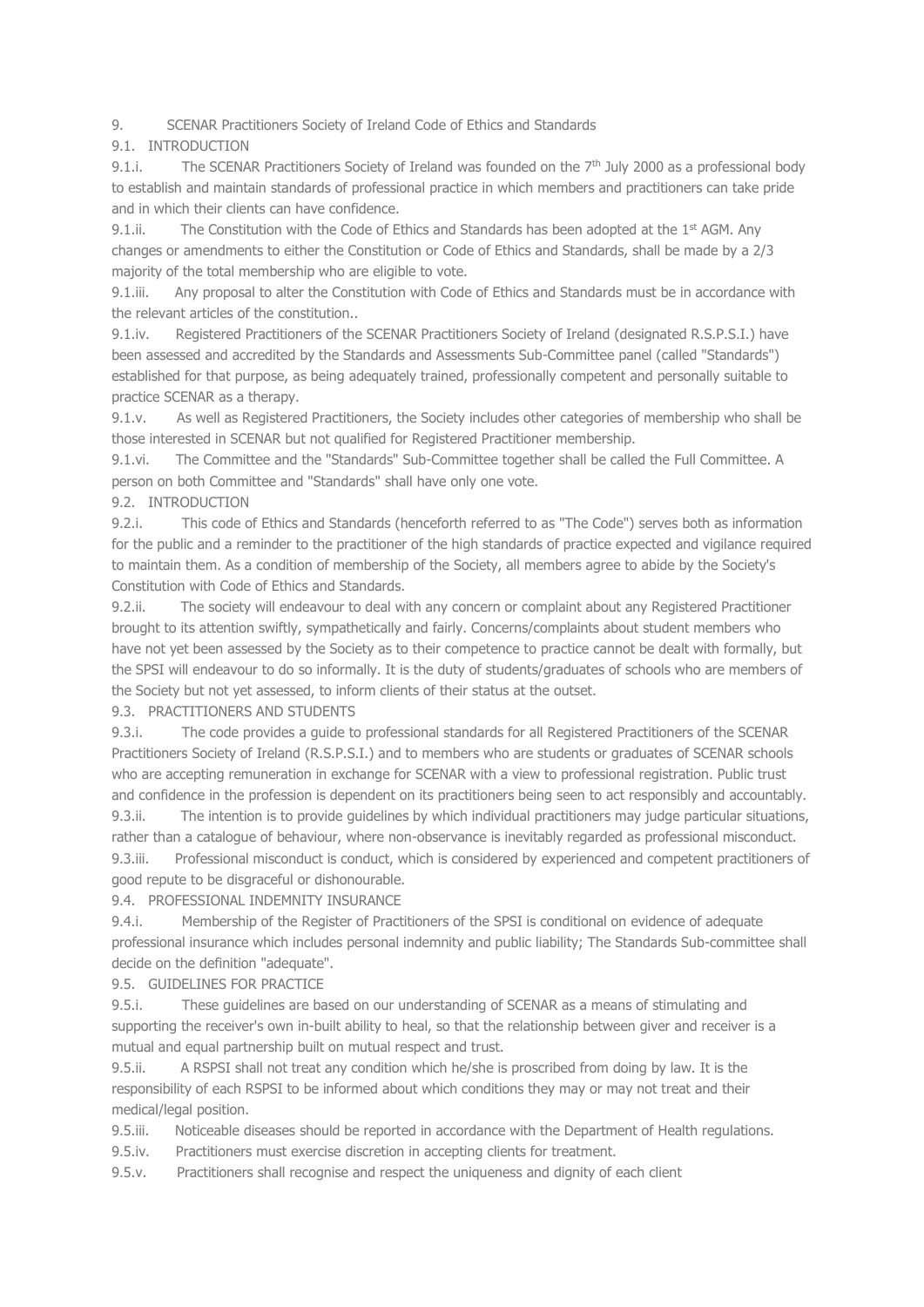9.5.vi. Practitioners may offer treatment to potential clients but it is not permissible to solicit a client by any form of inducement or pressure.

9.5.vii. Practitioners must act with consideration concerning fees and justification for treatment.

9.5.viii. Practitioners are expected to be exemplary of their profession in their personal hygiene, simplicity and suitability of attire and avoidance of excess in preparation for meeting clients. Practitioners should also aim to be adequately rested and centred before treating clients. If personal circumstances beyond one's control interfere with this, Practitioners need to be mindful of this and make a decision as to whether it is appropriate to go ahead with treatment or not and to inform the client accordingly.

9.5.ix. The Practitioner's premises or clinic should be maintained in such a condition as to reflect credit on the profession of SCENAR-Therapy and should be as clean, private and comfortable an environment as possible. The Practitioners RSPSI Certificate or copy should be on display in the waiting area.

9.5.x. When using public premises, the Practitioner (or Teacher or Consultant) must be aware of health and safety regulations including the requirement for public liability insurance.

9.5.xi. Before commencing treatment, the practitioner must ascertain that s/he has the informed consent of the client (or parent or guardian in the case of minors), ensuring that the client is aware of and understands the nature of the treatment to be given. The Practitioner shall also be attentive to non-verbal signals from the client, be they adult or child, which may indicate a lack of real consent or withdrawal of consent. In such cases, s/he should desist and/or consult with the client before continuing treatment. The client may withdraw consent at any time. A registration form (disclaimer) must be filled in and signed by each client (or guardian if under 16). Parents/Guardians should be encouraged to be present when minors or vulnerable people are being treated.

9.5.xii. The Practitioner's primary obligation is towards the client and at all times must practice his/her skills to the best of his/her ability for the benefit of the client. S/he should insure that no action or omission on his/her part or within his/her sphere of responsibility is detrimental to the interest, conditions or safety of the client. Care should be taken in distinguishing to the client between professional recommendations and expressions of personal opinion.

9.5.xiii. Criteria for recommendation are: that they are adequately explained and can be proceeded with safely, with a view to furthering the client's process of healing and informing the client of ways of helping him/herself to better health.

9.5.xiv. The client has the right to refuse any aspect of treatment or disregard advice and this right should be brought to his/her attention.

9.5.xv. The client is entitled to trust the Practitioner's integrity and it is the duty of the Practitioner not to abuse this trust in any way. The focus of the Practitioner's behaviour should at all times be on the client's healing process. Any form of sexual advance to a client with whom there exists a professional relationship is professional misconduct. In difficult situations, it shall be advisable to seek the help, support and guidance of a senior colleague, in confidence. The client should be so informed that you are so doing. If a situation develops in which one feels unable to remain within the bounds of an appropriate relationship between Practitioner and client as understood in this code, treatment must be terminated forthwith and the client refered for professional treatment elsewhere.

9.5.xvi. The Practitioner shall respect the confidentiality of the therapeutic relationship and shall not divulge any information about a client to anyone other than another therapist when transferring a client and this must be with the client's express consent except when required by law.

Exceptions to this are:

- a) The use of case histories in teaching.
- b) The use of case histories in publication.

(In both cases pseudonyms or other form of code must be used to protect the clients' anonymity, unless the client freely chooses otherwise.)

9.5.xvii. No Practitioner may disclose publicly the names of a present or past client, or use any medium, for example, photographs, which could enable any client to be identified, without the written permission of the client.

9.5.xviii. The Practitioner shall keep accurate records of all clients and treatments given. These records shall be kept for twelve years. In the event of a Practitioner moving away or ceasing practice altogether, records must be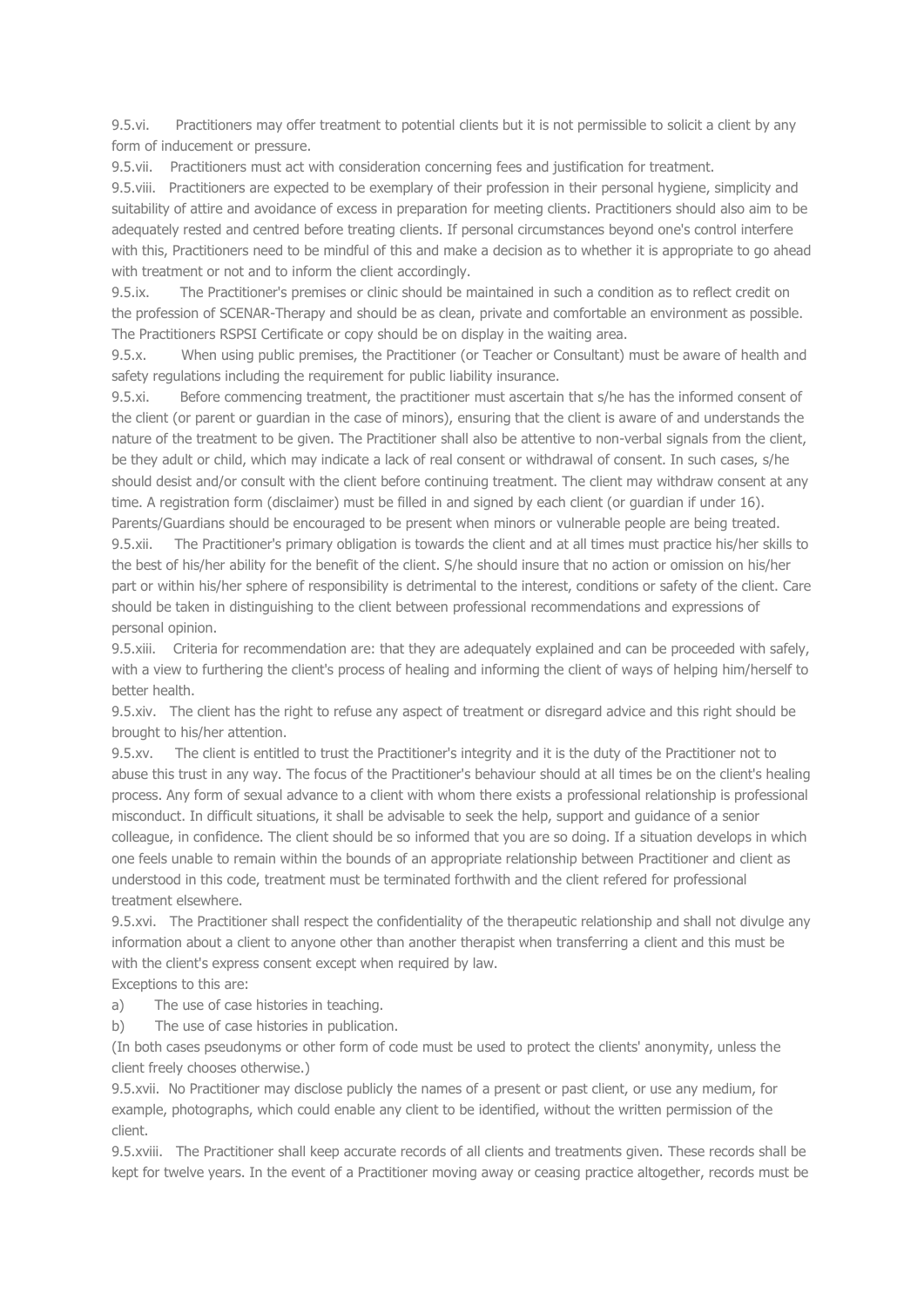handed over to his/her successor. In the event of their being no registered Practitioner of the Society to which such records can be transferred, the records should be forwarded to the Society Secretary where they will be held for twelve years and then destroyed.

9.5.xix. A proper register shall be set up to record each client's name, address and other relevant information including dates of attendance. Such records shall be kept secure and private and retained for twelve years. 9.5.xx. Adequate records shall be maintained so that continuity of client care is possible and case history information can be made available to another Practitioner in case of referral. Records should include updated progress reports and records of referral. Notes shall be kept of other treatments received, results of medical tests and everything else which may effect the course of treatment and the client's well-being of which s/he makes you aware, whether spontaneously or through questioning. The Registration form/disclaimer form shall be attached to each client's records.

9.5.xxi. Practitioners should work in a co-operative manner with colleagues and, where appropriate, with other healthcare professionals, and recognise and respect their particular contribution to the client's wellbeing. 9.5.xxii. Practitioners shall not countermand instructions or prescriptions given by a medical doctor or other healthcare professional. While maintaining all due respect for other treatment modalities and the client's choices of same, the client's concern, if voluntary expressed, should be addressed and the client encouraged to discuss any doubts or questions about treatment with the Practitioner concerned, so that s/he can make an informed decision as to continuing treatment.

9.5.xxiii.The Practitioner shall not recommend any course of action outside his/her particular Scenar competence or competence in other healthcare disciplines for which the RSPSI is qualified and adequately insured, such as whether or not to undergo an operation or take specific drugs. It must be left to the clients to make their own decisions.

9.5.xxiv.If the Practitioner believes s/he has identified a condition which may require medical attention and which has not already been medically diagnosed, s/he shall bring this to the attention of the client and recommend s/he seek medical opinion. Full records must be kept.

9.5.xxv. Clients may be treated with SCENAR in hospital only in consultation with and by agreement with those responsible for the client's medical care in hospital. Practitioners shall make every effort to inform the medical team responsible for their client of the client's response to SCENAR treatment, both positive and negative. Clear and informative records shall be kept and made available in writing to the hospital medical team, but only on the written authority of the patient.

9.5.xxvi.The consent of a parent or legal guardian must be obtained in respect of any person under sixteen years of age and they should be invited to attend during treatments. Where it comes to a practitioner's attention that a child requires conventional treatment, the parents or legal guardians shall be so advised and a written acknowledgement of such advice be obtained and kept.

9.5.xxvii. Modesty: It is essential that clients retain their dignity and are not embarrassed or made vulnerable. Clothing adequate to preserve modesty and yet loose enough for SCENAR techniques to be performed on all relevant areas of the body must be available and offered as required. The client must be informed in advance of any intention to examine or treat any sexually sensitive or otherwise embarrassing area and the client shall have the right to refuse such examination or treatment. Accurate records must be kept. Clients have the right to have a chaperone present.

9.6. SPSI Jurisdiction: This shall usually refer to the Republic of Ireland and Northern Ireland but shall, if specified in writing by the Full Committee, refer otherwise. The SPSI accredited award shall automatically cease to have validity or recognition if the holder uses Scenar Therapy outside the SPSI Jurisdiction. This is for the protection and safety of the public, client and members as the SPSI may not be in a position to supervise or regulate or monitor or receive complaints within certain areas.

10. Register of qualified Practitioners, assistant Teachers, Teachers and Consultants.

The Society shall keep and publish a Register of its professionally accredited practitioners (RSPSI), assistant Teachers (RSPSI-at), Teachers (RSPSI-T) and Consultants (RSPSI-C). The Committee shall be responsible for ensuring that the register is current at all times.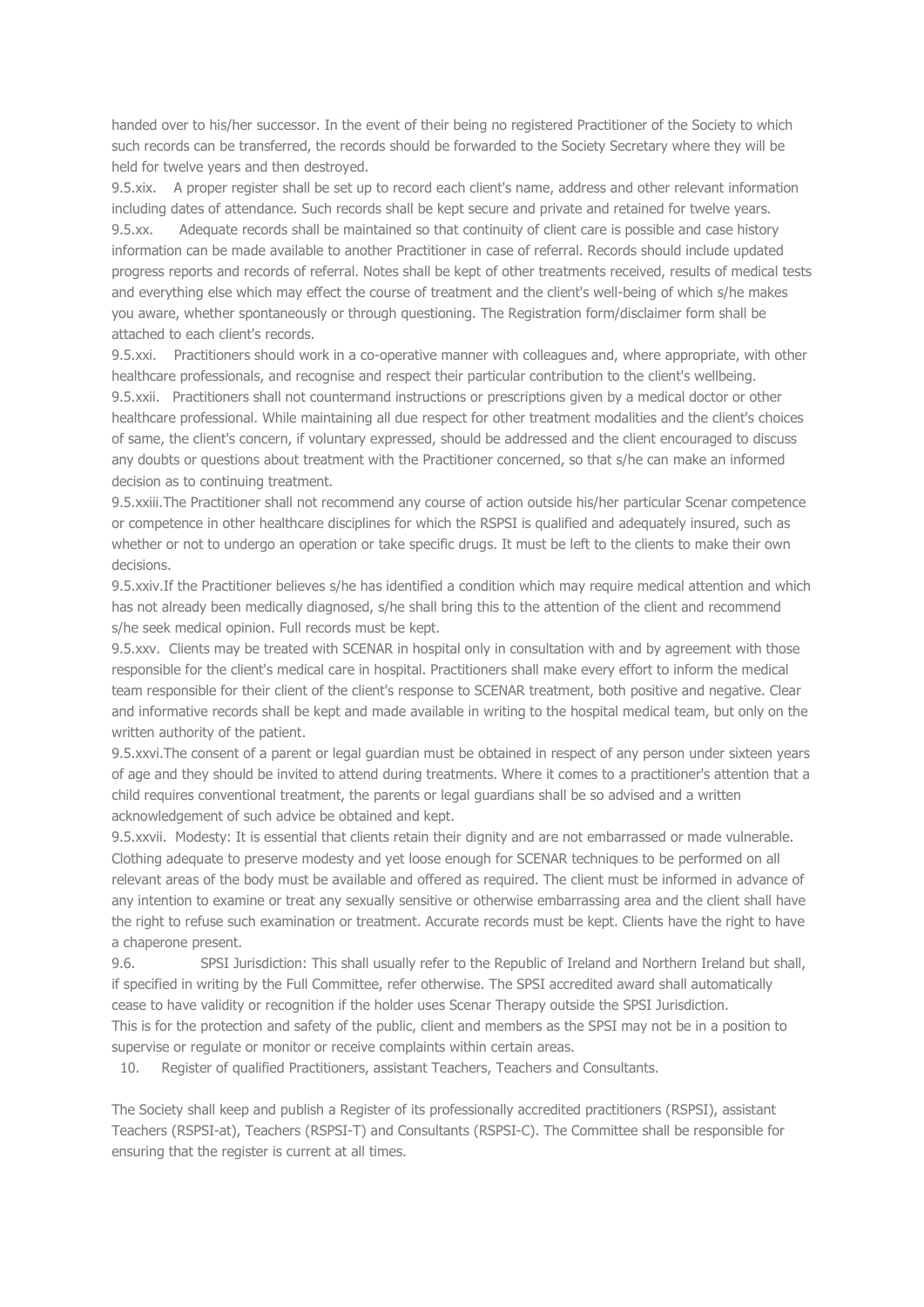11. Standards and Assessments sub-committee (called "Standards" for short.)

11.1. "Standards" sets the technical standards for the Society with regard to Accreditation, Education, Teaching, Ethics and Safety, so its members should be chosen accordingly.

11.2. "Standards" is elected at AGM for a 3-year term. Usually 3-6 members will be elected depending on circumstances. The AGM shall elect a "Standards" Co-Ordinator , who must be RSPSI-T or RSPSI-C.

11.3. The Standards sub-Committee shall have two separate functions:

11.3.i. Collegiate Function: to formulate proposals and recommendations regarding the practice and teaching of SCENAR, in all its aspects, for recommendation at AGM, at Committee meeting and other times as it sees fit. These proposals and recommendations shall be deserving of the most serious attention and study.

11.3.ii. ASSESSMENT Function

11.4. "Standards" shall determine and update from time to time the (minimum) standard requirements and procedures for professional training, practice and teaching in SCENAR that are acceptable to the Society both pre-graduation and post-graduation and report these to the committee.

11.5. "Standards" shall raise and debate relevant issues and record any agreements reached or proposals made, bearing in mind the expectations of the Department of Health and relevant authorities.

11.6. A majority of "Standards" members shall be RSPSI registered assistant Teachers or higher of the Society and there may be some who shall be Practitioners of other professional organisations, recognised by the SPSI. All "Standards" members concerned must have at least two (2) years post-Accreditation experience. At least one of the "Standards" members must be RSPSI-T or higher.

11.7. Procedures and Guidelines for Standards sub-committee

11.7.i. These must remain within the definition as defined by the constitution of the SPSI.

11.7.ii. The composition and functions of "Standards" is defined by the SPSI Constitution, and the day to day organisation is managed by the Co-Ordinator, who shall be an SPSI Teacher (RSPSI-T) or Consultant (RSPSI-C) and be an Officer of the Committee..

11.7.iii. The Full "Standards" must communicate at least twice annually, but preferably more regularly by meeting or by other means and records kept of such communications.

11.7.iv. Any "Standards" member may be removed by a 2/3 vote of the Full Committee and likewise to coopt, if appropriate, a new Standards member. This shall be an interim arrangement until the first available AGM or EGM and only undertaken in serious circumstances for the protection of the Society, its membership and/or the general public.

11.7.v. The "Standards" Co-Ordinator has the authority to undertake such functions, which arise from time to time. These functions include but are not confined to:

a) Arrange meetings between SPSI assistant Teachers, Teachers, Practitioners and various "Standards" members.

b) Arranging which "Standards" members will comprise any specific Assessment Panel based on their experience, availability, other practicalities, financial constraints and lack of bias towards the applicants for assessment.

c) Arranging to co-opt to "Standards" as is appropriate and constitutional, in co-operation with the Full Committee.

Co-option should only take place if there are not enough "Standards" members available, at reasonable notice, for an assessment or to ensure the assessment takes place in the event of a "Standards" member not being available or having to withdraw due to conflict of interest. The SPSI Committee Secretary must be kept informed in advance and records kept.

d) Have a procedure in place to ensure the successful implementations of its duties.

e) Ensure that comprehensive lists of tests questions, appropriate to an applicant for RSPSI, RSPSI-at, RSPSI-T and RSPSI-C, be kept and updated. These lists must have sections with questions on: SCENAR Theory, SCENAR Techniques, First Aid, Understanding of Constitution with Code of Ethics and Standards, anatomy, physiology, pathology, safety and responsibility to the public, in addition to other subjects.

f) Compile a file of data from available sources with regard to safety issues and contraindications.

g) Communicating regularly with the Committee.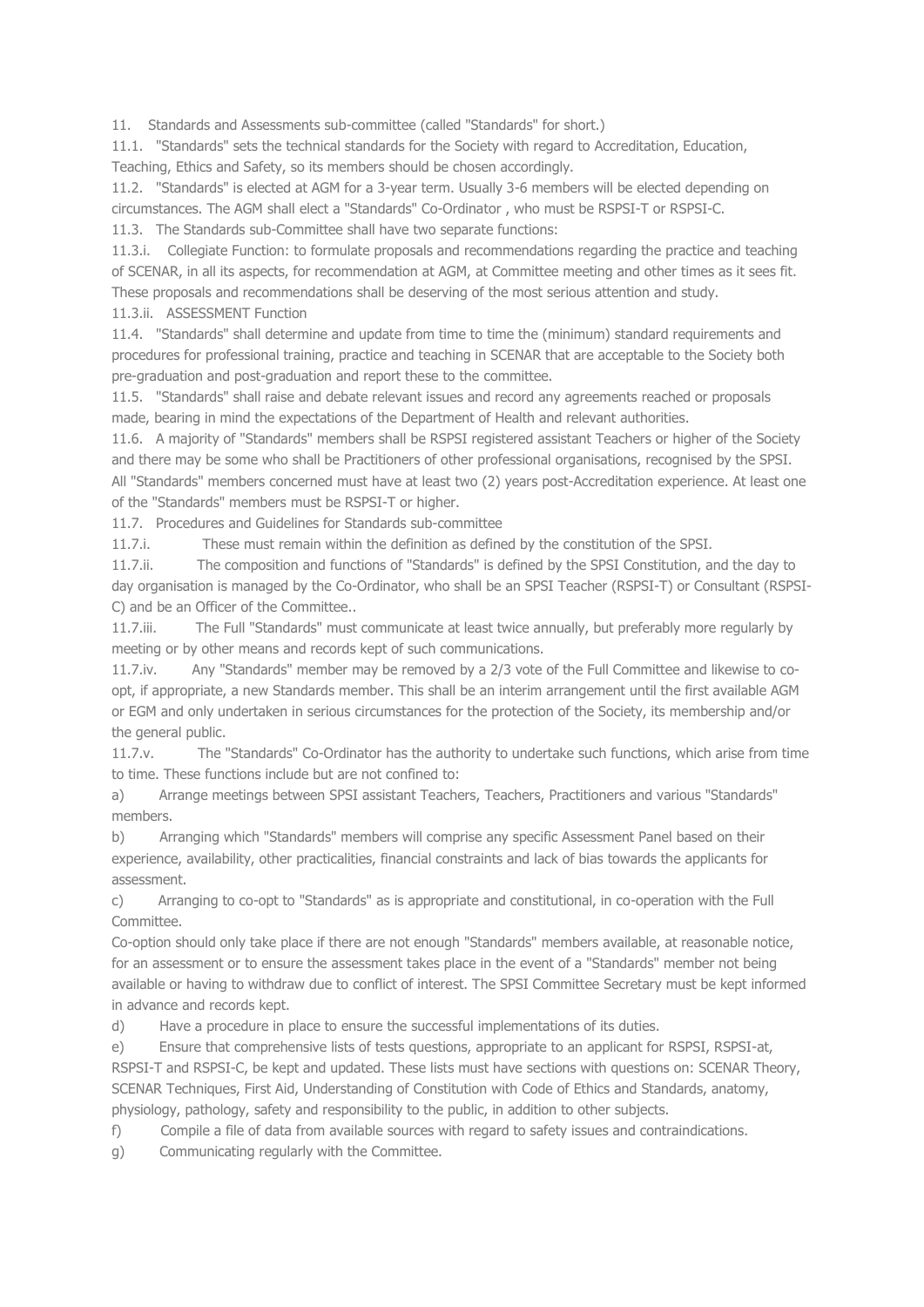11.8.i. The 1<sup>st</sup> SPSI Registered Teacher to carry the designation RSPSI-T, (Registered SCENAR Practitioners Society of Ireland-Teacher) is John Garvey. He has been unanimously chosen at the inauguration of the Society, and he is the only one so far to hold the necessary qualifications. He is a Registered Teacher in two other National Healthcare Organisations and has Life-Energies Level 2 "Scenar Therapist" certification and SCENAR Training Centre's Level 3 "SCENAR Expert" certificate. He has, at the inauguration, adequate insurance cover and the required knowledge of anatomy, physiology and pathology, as well as the required certificate from an Instructor Training Course.

11.8.ii. The first Registered Practitioners (RSPSI), having been unanimously deemed accredited at the inaugurating AGM, are John Garvey, Alan Stoney, Ester Burke, Irena Bean, Anna Garvey and Helen O'Brien, all being adequately insured and having the required knowledge of anatomy, physiology and pathology and having shown evidence of adequate numbers of successful SCENAR treatments. All are SCENAR level 2 ("Scenar Therapist") standard at the inaugural meeting.

11.8.iii. Accreditation Standards: At the inaugural meeting dated 7/7/00 this Constitution with Code of Standards and Ethics was unanimously accepted. The unanimously agreed standard for RSPSI accreditation was set at SCENAR level 2 "Scenar Therapist", as defined in the dated referenced and filed documents of 7/7/2000: This RSPSI standard will, in training courses from time to time, be upgraded by the Standards sub-committee in expectation of Department of Health regulations from the following inaugural standard:

11.8.iii.a. Level 2 training notes used during 2000 and the Kosmed equivalent.

11.8.iii.b. Anatomy, physiology pathology books:

As decided by the Standards Sub-Committee, but at least to I.T.E.C. standard of 2000.

11.8.iii.c. See article 17, Scenar Practitioners requirements for accreditation.

11.9. The SPSI aspires to involving the Russian School of SCENAR Representative in its accreditation procedures when possible.

11.10. Training facilities and Agreement between SPSI Full Committee and applicant Training Facility. 11.10.i. Training facilities.

The SPSI invites TRAINING FACILITIES to teach Scenar-Therapy providing that:

a) All main teachers are registered as RSPSI-T or equivalent internationally recognised qualification.

b) All assistant teachers are registered as RSPSI-at or equivalent internationally recognised qualification.

c) Assistants are SPSI members or acceptable to the SPSI committee.

d) The training Facility undertakes to ensure that students shall enrol as members of the SPSI before Module 2 begins and shall not accept students on to module 2 without proof of SPSI membership.

e) The training Facility undertakes to teach the SPSI core curriculum in full as determined by the SPSI.

f) The training Facility undertakes, during Module 1, to inform all students of the possible requirement for character references and to show the SPSI specimen one to students.

g) The training Facility undertakes to inform all students that a certificate of successful completion is not enough to become an SPSI registered Practitioner, unless the continuous assessment, ongoing tests and final exam papers are assessed by the SPSI "Standards" Sub-Committee, who shall be in charge of the final exams and assessments and in a position to accredit on behalf of the SPSI.

11.10.ii. Agreement between SPSI Full Committee and applicant Training Facility.

### 12. Teaching

12.1. Recognised Teachers and assistant teachers of SCENAR are those whom the Standards and assessments Sub-Committee of the Society has assessed as being capable of teaching the SCENAR core Curriculum to professional level as laid down by the Constitution with Code of Ethics and Standards. They appear on the register with (RSPSI-at) and (RSPSI-T) after their names.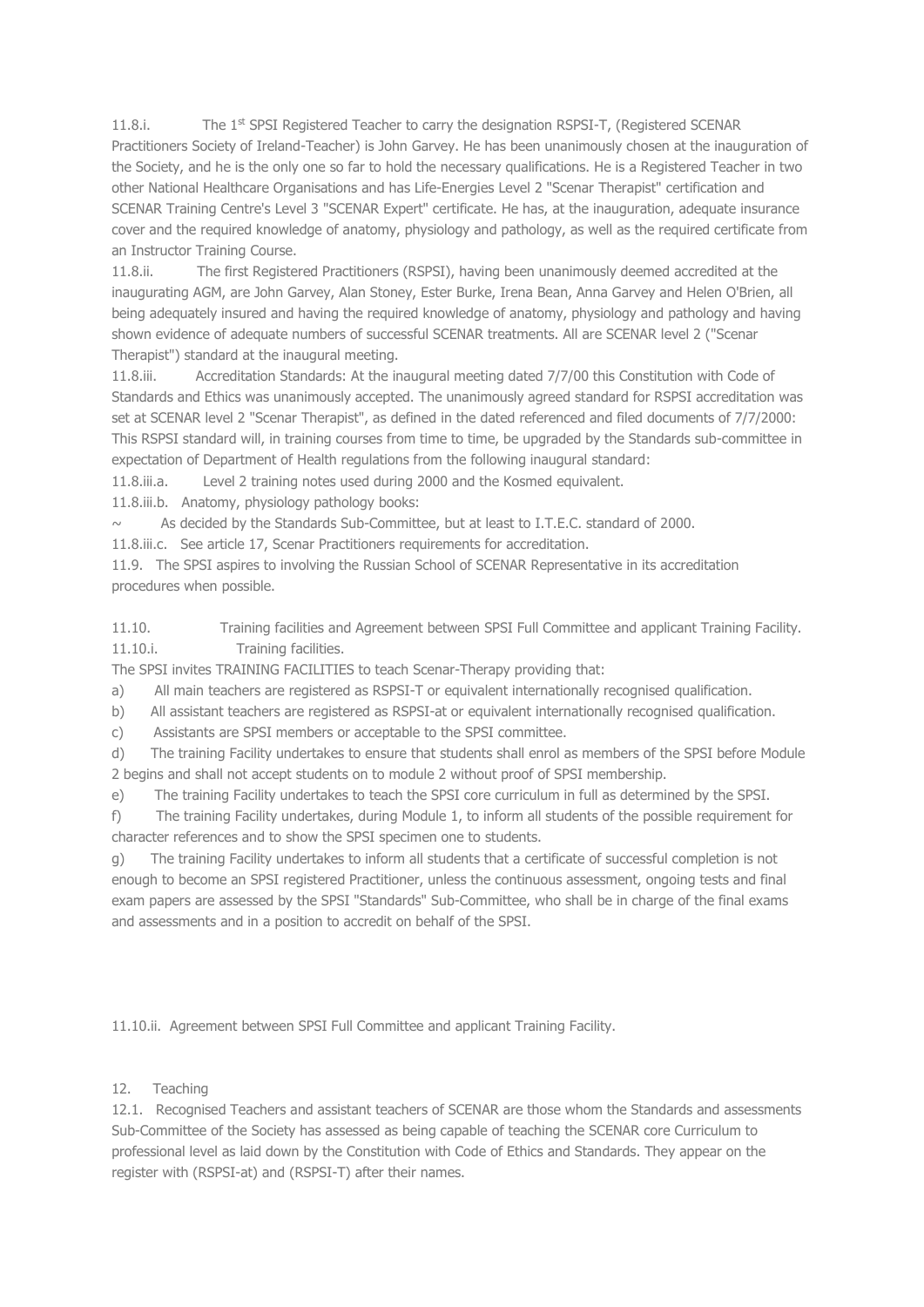12.2. Teachers and assistant teachers shall be mindful of the power invested in them by their students, shall not abuse the trust placed in them and shall at all times act with integrity.

12.3. Teachers and assistant teachers shall not teach anything that might endanger the students or the people on whom they may practice.

12.4. The syllabus of a SCENAR course shall be consistent with the definition of SCENAR given within the Constitution with Code of Ethics and Standards and the "Standards Sub-Committee".

12.5. Teachers and assistant teachers and schools shall cover the material as advertised prior to the course/s.

12.6. Respect for confidentiality between teacher and student does not preclude the disclosure of confidential information to legitimately interested colleagues involved in the evaluation of the student, where this information is relevant.

12.7. Discussions of students by Teachers with their professional colleagues should be purposeful.

12.8. Teachers and assistant teachers should be particularly aware of the fire regulations and emergency procedures when using a public place and of the requirements for professional and public liability Insurance.. 12.9.Teacher Assessment: (RSPSI-T)

8 weeks before being assessed for Teacher status, the applicant must

12.9.i. Show evidence of having successfully completed an adequate Teacher training course, which is acceptable to the Society, and show evidence of their practical ability to prepare material and to teach to professional standards.

12.9.ii. Show evidence of 3 years as a qualified and registered SCENAR Practitioner.

12.9.iii. Show letters of recommendation from 2 sponsors who must be recognised as being SCENAR Teachers or senior experienced SCENAR Practitioners.

12.9.iv. Show evidence of 80 hours assisting a teacher (T) or (C) on SCENAR Training Courses and show record of

- 40 hours of tutorials with a SCENAR Teacher (T) or SCENAR Consultant (C)

- 50 recent case histories containing many variations of clients, of ailments, of techniques, of the number of treatments per course.

3x2 hour class plans (for advanced students)

12.9.v. Type an in-depth essay on a relevant subject chosen by the assessment panel of between 1000 and 3000 words, to be submitted to the "Standards" for analysis not less than 8 weeks prior to the assessment date.

12.10. PREPARING AND PRESENTING A CLASS

12.10.i. The "Standards" will give the topic for selected 2 hour class plan at least 4 weeks prior to assessment. The topic shall be one that will allow for both theory and practical to been demonstrated. The assessment panel wants to observe the applicant teaching in a school set up, in a class, which is part of the advanced school curriculum. This may not always be possible in which case the demonstration may, at the discretion of "Standards", take place at the same time as the rest of the assessment or at another time or place. If a video presentation is possible it may be done during advanced class and in the presence of one panel member and kept by the SPSI as evidence of standard, after being assessed by the panel.

12.10.ii. The applicant must be observed teaching a class in which they can demonstrate:

- a) Teaching methodology.
- b) Communication skills.
- c) Confidence and familiarity in subject matter.
- d) Ability to check that the Students have grasped what was taught.
- e) Ability to hold a group together/hold group attention.
- f) Appropriate response to individual student's difficulties.

12.10.iii. As a part of the class a practical demonstration of some techniques used in SCENAR must be given in order to demonstrate:

12.10.iii.a. Clarity of instruction.

12.10.iii.b. Ability to observe how students are carrying out the instructions with attention to safety, awareness, posture and concentration.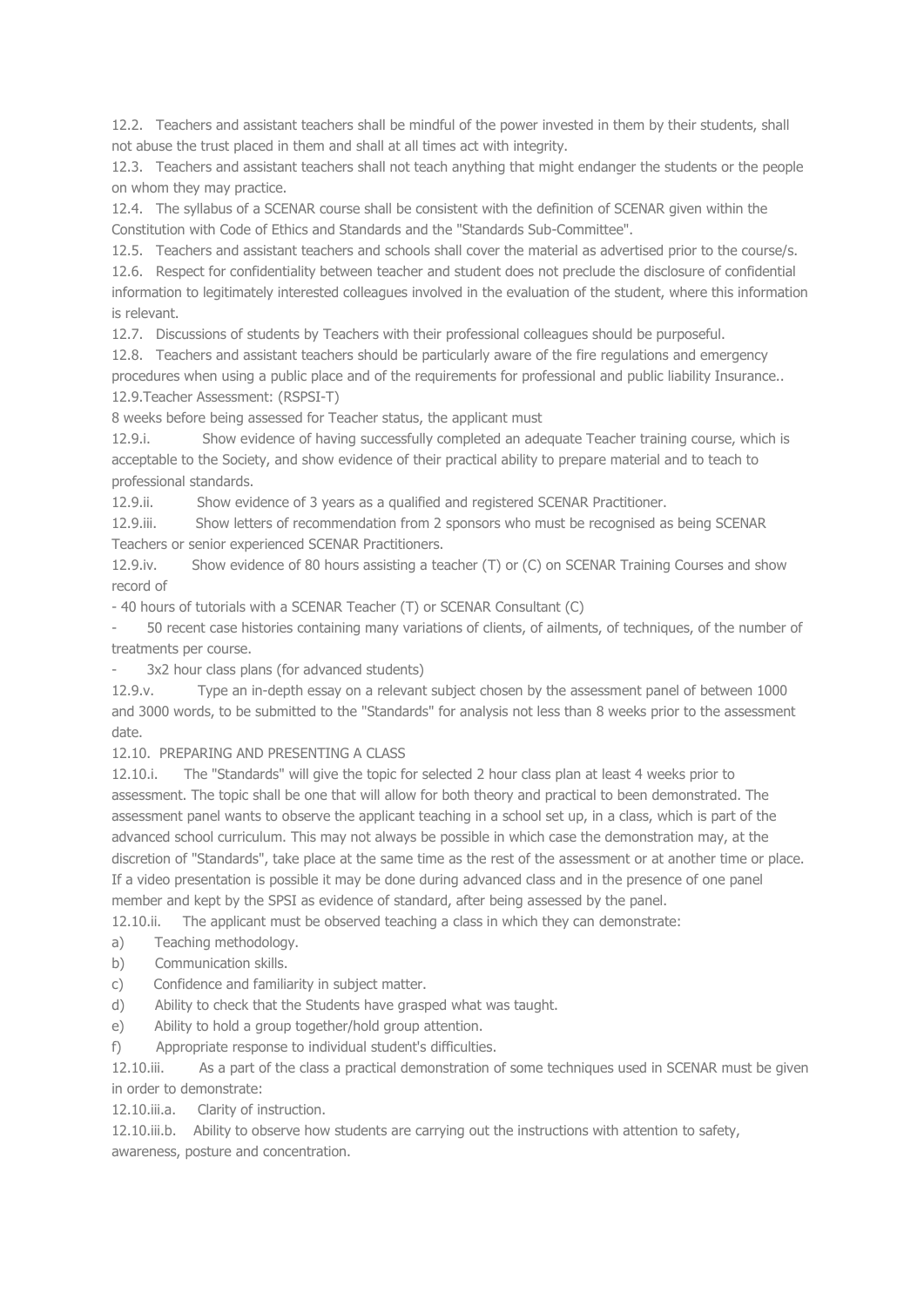12.10.iii.c. Attention should be paid to differing levels of attention in the students and their variable abilities to absorb instructions.

After the demonstration some questions shall be given in order to get clarification.

- a) SCENAR theory and principles.
- b) Core Curriculum content.
- c) Diagnosis, reactions, contradictions
- d) Anatomy and physiology and pathology in theory and by touch.
- e) The Essay
- f) Case studies
- g) First aid and safety
- h) Giving recommendations
- i) Group management
- j) Training and management of students

k) General commitment to SCENAR (To check that the applicant has an interest in staying in the SPSI and understand fully the Code of Ethics and the Constitution.)

12.11. Assistant Teacher assessment: (RSPSI-at)

Before being assessed for assistant teacher status the applicant must:

12.11.i. Show evidence of having started an adequate Teachers Training Course which is acceptable to the SPSI.

12.11.ii. Show evidence of being an RSPSI for 2 years.

12.11.iii. Have commenced spending a minimum of 80 hours assisting a teacher (or higher) on Scenar Training Courses, (keeping records of content and hours) and have commenced 40 hours of tutorials with a Scenar Teacher (or higher) (keeping records of content and hours).

12.11.iv. Agree to obey the constitution and code of Ethics of the SPSI with special regards to article 12.

12.11.v. Have begun to collect 50 case histories post RSPSI (Scenar Expert Level 3), which contain many variations of clients, of ailment, of techniques and of the numbers of treatments per course.

12.11.vi. An assistant teacher (RSPSI-at) shall only teach while under the active control of an RSPSI-T even on non-accreditation courses.

12.11.vii. Write an essay of about 1000 words which describes "Why I wish to become an RSPSI-at, Scenar assistant teacher."

12.11.viii. These requirements may be added to by the "Standards" Sub-Committee from time to time.

13. Advertising/Promotion

13.1. Advertising should not make claim for SCENAR beyond what is stated in the Constitution.

13.2. Registered practitioners may advertise their practice provided that the wording does not make specific claims for cures, does not bring SCENAR into disrepute and is in keeping with the integrity of the SPSI.

13.3. All advertisements and notices should contain the Society's registered qualifications of the member (RSPSI) and members are required to ensure that their advertisements appear only under headings appropriate to the ethical practice of SCENAR.

13.4. Only registered Practitioners (RSPSI) may advertise their membership of the society.

13.5. No registered Practitioner shall imply or state that the practice or service s/he is offering is better than that offered by any other registered Practitioner or make detrimental comparisons between Practitioners, teachers or schools.

13.6. Only professional certificates and diplomas originating from bone fide organisations and schools or colleges may be displayed where the practitioner practices after they have been found acceptable by the SPSI. 13.7. Contributions to newspaper, journals, professional papers and other published works may appear under a

member's name and qualifications, subject to compliance with the above.

13.8. SCENAR Practitioners shall not use their professional qualifications in the commercialisation of any product or remedy.

14. The SCENAR Practitioner and colleagues

14.1. No member may attempt by any means to entice a client to leave another SCENAR Practitioner in order to become his/her client.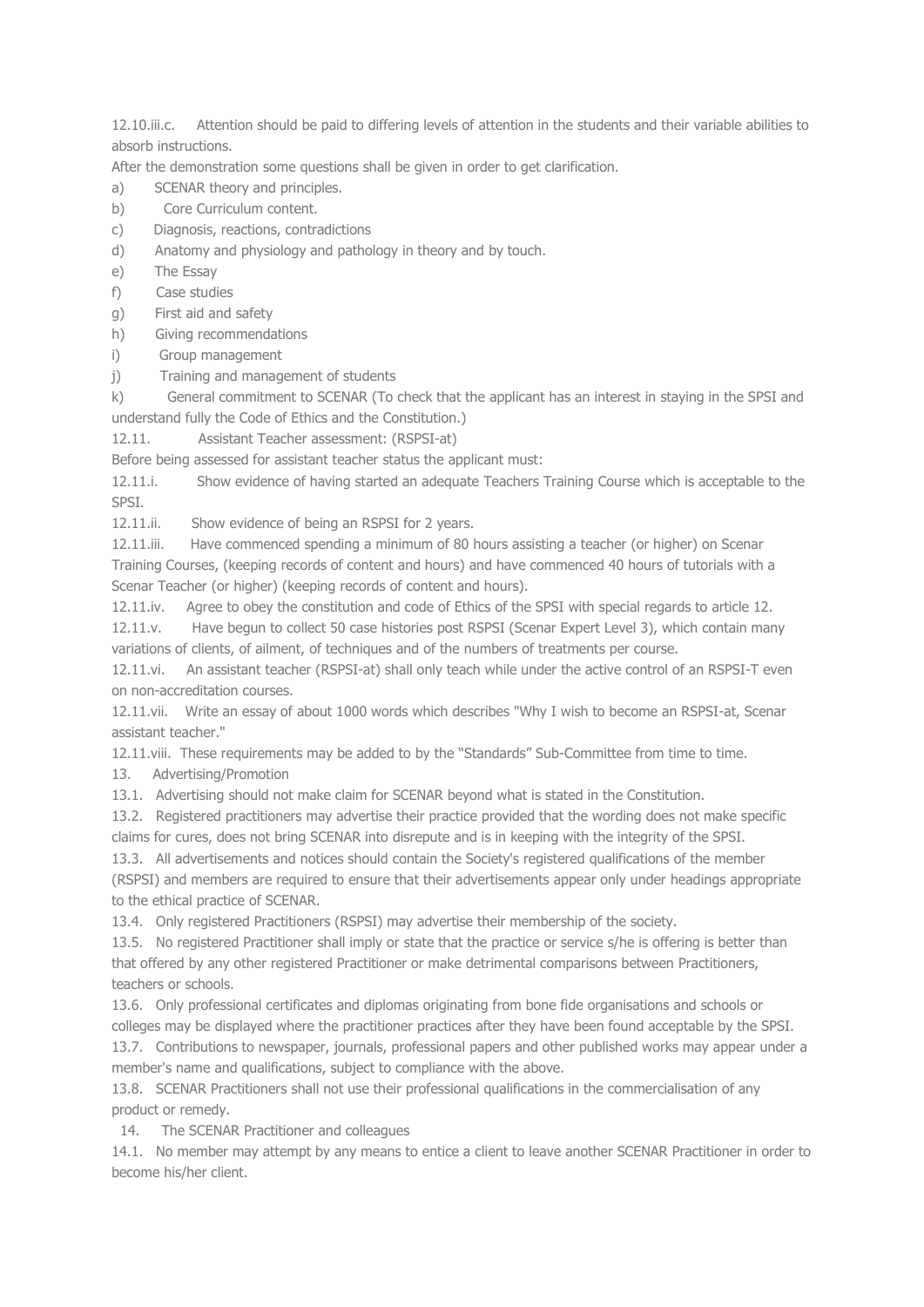14.2. Practitioners should be aware when they represent SCENAR to others that they are not representing only themselves and should not imply criticism of the work or practice of another school or member, whether in writing or verbally.

14.3. The SPSI recommends that RSPSI do not work alone but co-operate with other RSPSI, preferably in a centre so that workloads may be shared and the proper number of treatments given to clients at the proper times.

15. Continuous personal development (C.P.D.)

15.1. Practitioners need to maintain and increase their level of skill and knowledge of best current practice. This can be achieved through recorded study, attending advanced courses and specific meetings with colleagues for the exchange of both ideas and hands-on practice. This also applies to Teachers and Consultants. The Standards Sub-Committee shall keep appropriate records of RSPSI's CPD regarding clinical competence and insist on continuous progress as is appropriate.

15.2. In the event of returning to professional practice after a period of absence, the Practitioner shall be conscientious in ensuring that his/her skill are up to professional standards before accepting clients. The Society has established guidelines in relation to this, and may query the Practitioner if in any doubt as to the adequacy of his/her preparation for return to practice. If not satisfied, the Society may withdraw or refuse Registered Practitioners status or request an assessment.

16. Assessment Panel ("Panel" for short)

16.1. The Standards and assessments Sub-Committee through its Co-Ordinator shall nominate a 2 or 3 person Assessment Panel as required and as proper to assess applicants for accreditation. The "panel" shall be subject to the Standards Sub-Committee's rules and responsibilities.

16.2. A minimum of two (2) members of the "Panel" shall be present at the assessment of each applicant. The "Panel" must reach a unanimous decision to accredit in each case, independent of one another. "Standards" shall retain the right to overrule the "Panel's" decision, but only in exceptional circumstances and the Committee must be immediately informed.

The "Standards" Co-Ordinator or other nominated member in his/her absence, shall notify the Society Chairperson, or in his/her absence, the Society Secretary, of the Standards Sub-Committees decision(s). This shall normally be done within one (1) week of the assessment day. The Society Officer who receives the decision shall normally inform applicants of the decision within a further week.

16.3. In cases where the "Panel" decides not to accredit the applicant, the "Panel" shall so advice the "Standards" Co-Ordinator who shall prepare a sympathetic confidential report of the aspects of the applicant's practice that in their view need improvement. This report shall be forwarded unopened to the applicant by the Committee Secretary or other officer in their absence.

16.4. The Committee shall arrange for the assessment record of each of those accredited, to be kept confidentially for future evidence/reference.

16.5. Outgoing members of "Standards" may be re-elected at AGM.

16.6. In the event of vacancies arises on the "Standards", the "Standards" may co-opt as required until the next AGM. Co-optees must be RSPSI registered assistant teachers or higher or be recognised by "Standards" and the committee as an equivalent status in another professional SCENAR organisation. The Committee must be notified of the decision to co-opt and be given the name of the co-optee at the first available opportunity before an assessment takes place.

16.7. "Panel" members Shall "declare an interest" and decline, if asked to attend a specific assessment where they have a close involvement or bias e.g. relationship, Teacher, Family connections, dispute etc. "Standards" members have the right to query or challenge a panel member or proposed panel member in this regard.

16.8. Each assessment session shall be of about one hour duration, with the possibility of longer, where necessary, in order for panel assessors to be certain that the applicant has given all the information/answers they can, on all sections of the syllabus. Full records must be kept and filed for 12 years by the Committee Secretary on receipt of same from the assessment panel.

16.9. A "Panel" member is not allowed to lobby or attempt to persuade another panel member to change his/her awarded points subsequent to an assessment. This is to ensure that standards are kept high and decisions are made fairly and honestly.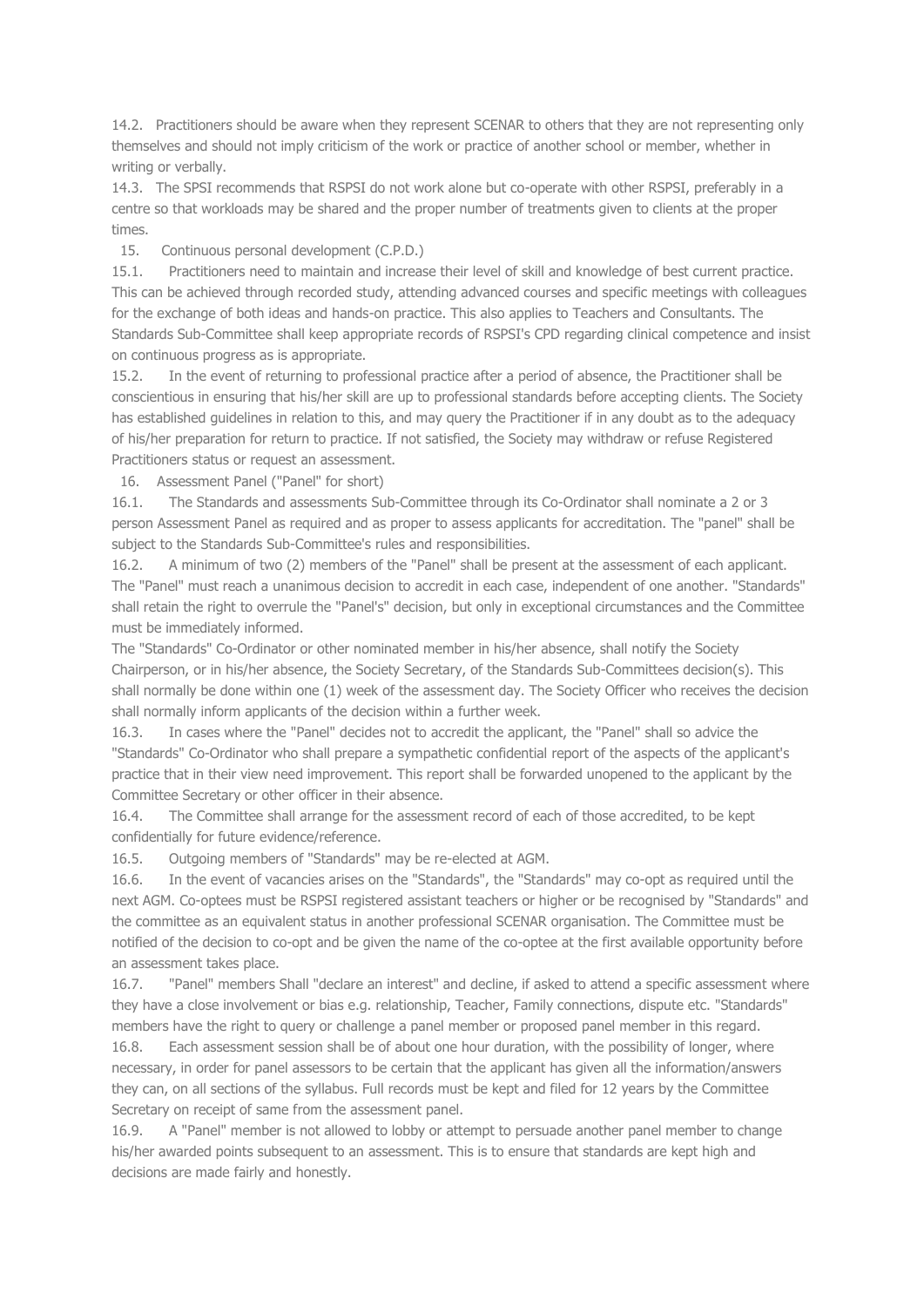16.10. The "panel" has the responsibility to ensure that the SPSI accreditation is awarded only to those of a very high standard in SCENAR. The ability to use SCENAR as traditionally taught takes precedence over other methods.

16.11. Complaints/grievances shall be dealt with in a manner fitting to experienced SPSI and by reference to the SPSI Constitution.

16.12. Safety issues shall be addressed, as is reasonable, to ensure the safety of the convened "Panel" and applicants.

16.13. Applicants shall submit case histories, with code names, dates of client visits, and numbered, in a sealed envelope addressed to the Secretary, c/o SPSI address, to be sent forward for distribution to "Panel" members due to be present on the Assessment day. Results of the Assessment will be sent in sealed envelopes to each candidate via the Secretary, SPSI.

16.14. "Standards" shall ensure that for each assessment at least one assessor shall be from the SPSI. 16.15. At least one of the assessments Panel member(s) must be at least of the status to which the applicant is aspiring.

17. Assessment Panel, Procedures and Guidelines.

Scenar Practitioner requirements for accreditation

17.1. For a candidate to be awarded Practitioners status at least 75% must be awarded independently by each assessor, in each sub-section for accreditation.

17.2.i. Personal interview

This is to see how the candidate is managing their own SCENAR practice and how they understand their own health in terms of SCENAR. There will be questions asked about their commitment to SCENAR and membership of the SPSI and about their understanding of the Constitution with Code of Ethics and Standards.

17.2.ii. Practical body work

The candidate will give a SCENAR treatment to a panel member or volunteer client to treat a specific area/ailment. Evidence of familiarity with many techniques is required as is evidence of proper record keeping, planning, diagnosis, sensitivity and effectiveness etc.

17.2.iii. Theory; written test and oral interview

The written test and oral interview should show ones level of competence, confidence, willingness to abide by SPSI Constitution with Code of Ethics and Standards, safety awareness and suitability to work with clients appropriately. The candidate will be expected to show evidence of their ability to do selected techniques properly. This may require the use of prepared partly- completed technique sheets. The candidate must also be able to explain how SCENAR operates, in answer to specific questions. The written test will be kept on SPSI file for 12 years along with the records of the other tests.

17.2.iv. Anatomy, Physiology, Pathology

An adequate number of questions both verbal and written, may be put to the applicant to ensure whether the required standard is achieved.

17.2.v. First Aid

Questions may be put to ensure an adequate proficiency in basic first aid.

17.2.vi. Contraindications questions

17.2.vii. Responsibilities to clients.

When to refer clients, when to stop treatment sessions/courses. Ability to listen, hear, understand subtle signals etc.

17.2.viii. Level of sensitivity, intuition and ability to diagnose and treat accurately, safely and responsibly. 17.2.ix. Self-development

Understanding the value of nutrition, mental and physical exercises, proper lifestyle etc. for the candidate and clients benefit.

17.3 When applying for accreditation an applicant must show evidence of:

 Being a paid up member of the SPSI for at least one year except in unusuall circumstances as defined by the Standards sub-committee..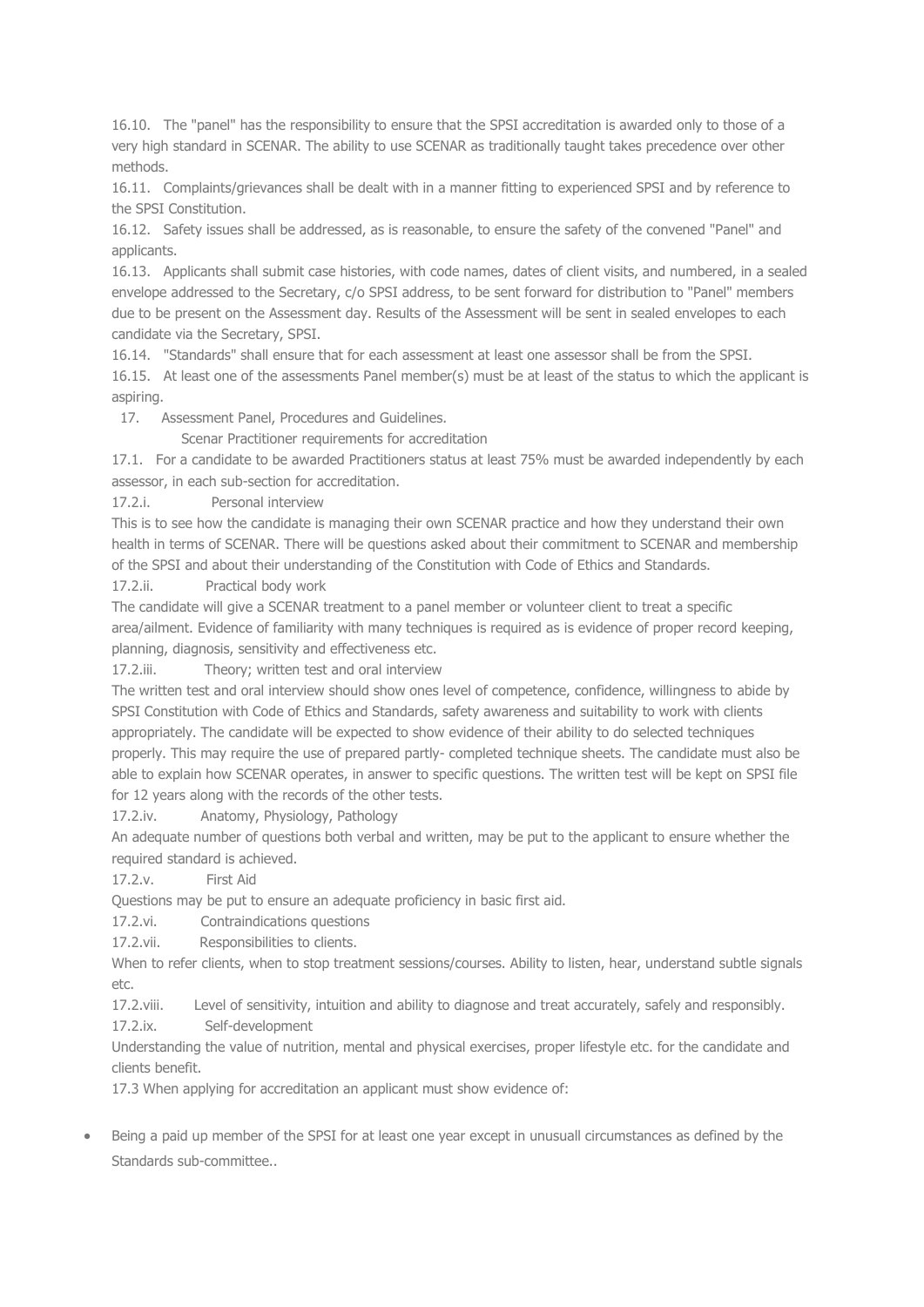- Completion of Scenar modules 1 to 8 and also extra time for advanced Anatomy and Physiology understanding and for psychological evaluations of each student or what is accepted by the SPSI "Standards" Sub-Committee as an equivalent with not less than 120 hours class study and not less that 80 hours pre-arranged and recorded home study, dated and signed, in addition to the required case studies treatments, unless otherwise agreed in writing by the Standards sub- Committee.
- Adequate professional indemnity and public liability Insurance to the satisfaction of the SPSI.
- Certificate in anatomy, physiology, pathology satisfactory to the SPSI. Present to the Standards Co-Ordinator the required case studies treated since successful completion of Module 7, and preferably before Module 8 has commenced, all typed or written legibly with the required details. Use codes for confidentiality.
- Write an essay about 1000 words which describes "My introduction to Scenar and what Scenar means to me personally".
- Note: A Scenar Diploma is from a school of Scenar only (Training facility) and not a national qualification or a national standard.
- Prior to assessment by the SPSI accreditation panel:
- At least 110 treatments on 25 prior to module 8 clients as follows: one detailed treatment on 5 individual clients, at least 5 detailed treatments on 10 more clients and at least 10 detailed treatments on 5 other clients. Full records must be presented, include dates, dynamic changes, how and why each technique and treatment was chosen. Attach all technique records whether diag.0 or diag. 1. Ensure client confidentiality by use of code.
- Evidence of adequate and acceptable insurance, both public liability and professional Indemnity, as well as the appropriate Character Reference requirements.
- Evidence of acceptance of the SPSI Constitution and Code of Ethics and agreement to meet all its requirements as well as meeting the requirements of the Standards Sub-Committee.
- $\bullet$
- Applicants shall not be eligible for assessment unless their Scenar training meets the requirements of the SPSI Core-Curriculum.

 These requirements may, from time to time, be amended by the SPSI Standards Sub-committee at its discretion.

### 18. Complaints sub-committee and complaints procedures

18.1. The officers of the Committee and the Co-Ordinator of the Standards Sub-committee shall maintain a procedure to assist and protect the good name and character of any member. This limitation to Officers shall be due to the sensitivity of the issue and to the need for confidentiality and speed in investigating. A monetary fund shall be kept available to pay the Society's cost of this procedure.

18.2. In the event of a complaint being made against an RSPSI the Committee Officers and "Standards" subcommittee shall, as a matter of urgency, hold a meeting, whether in person, by phone or by other means, at which the procedure for dealing with the issue will be started.

18.3. A special sub-committee from the above named shall be formed as a matter of urgency, to investigate and interview those involved. This shall be then called the "Complaints sub-committee". It shall be dissolved immediately its task has been completed to the best of its ability.

18.4. Legal advice shall be immediately sought. A presumption of innocence shall be maintained. Minutes and records shall be kept.

18.5. If an RSPSI is shown to be innocent a report, signed by the Complaints Sub-Committee members, shall be issued to all concerned to support whatever action the wrongly accused RSPSI chooses to take (if any). In this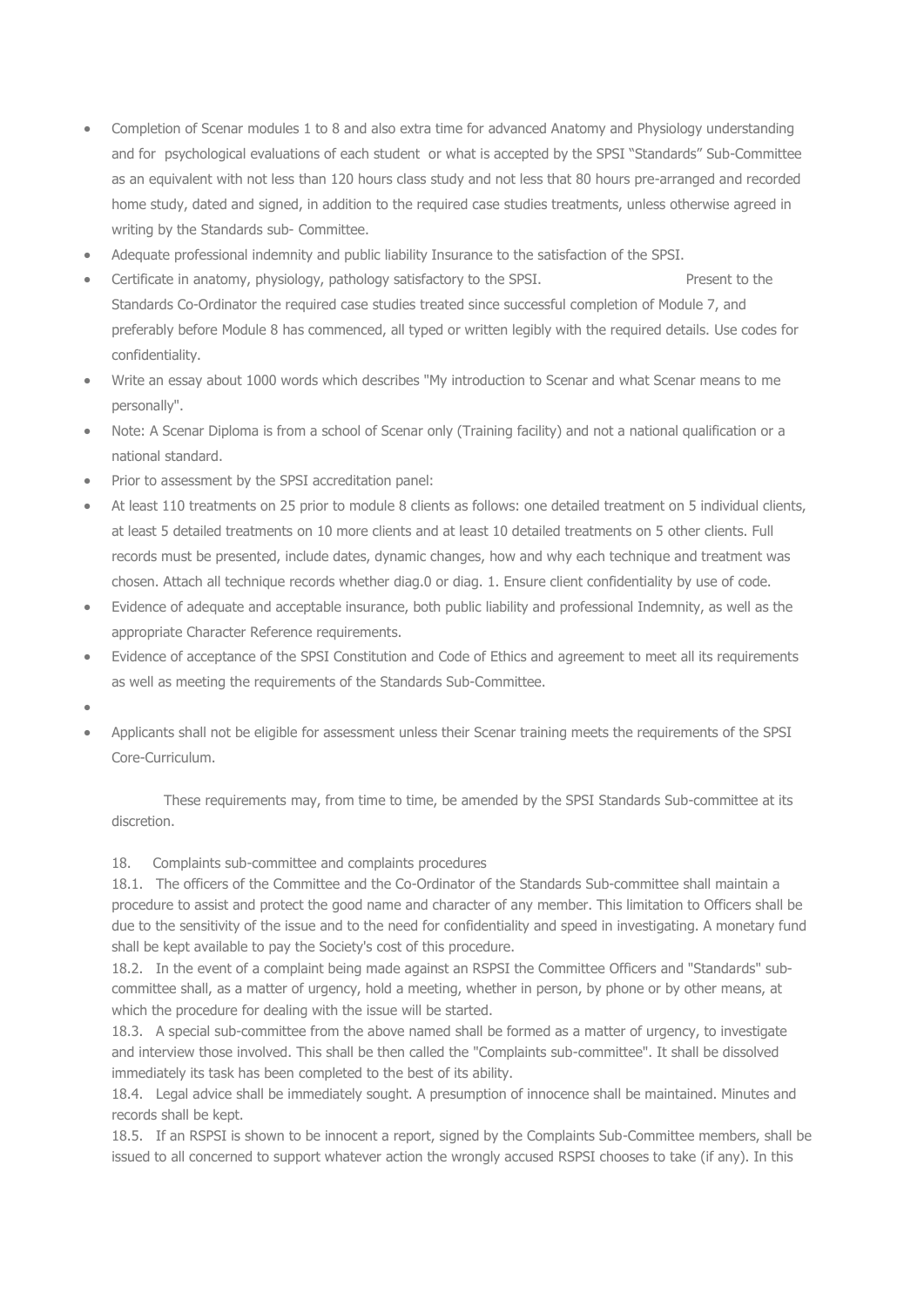event the Committee Officers and the "Standards" Sub-Committee Co-Ordinator shall issue their own report to support the original report and legal advice may be sought.

18.6. If the Complaints sub-committee cannot come to a conclusion it will report, with all the information available to it, to "Standards" sub-committee and Officers of The Committee for them to try to proceed and/or to refer the complaint to civil authority, such as Gardai or Health Board. The Complaints sub-committee shall then be dissolved.

19. SPSI Discipline, Penalties and rights of appeal

19.1.i. The officers of the Committee and the Co-Ordinator of the Standards Sub-committee shall maintain a procedure to protect the public from any society member who is suspected or alleged to be in breech of this Code of Ethics and Standards. This limitation to Officers shall be due to the sensitivity of the issue and to the need for confidentiality and speed in investigating.

19.1.ii. This group shall be called the Complaints Sub-Committee as described in Article 18. 19.1.iii. This procedure shall include whatever immediate legal advice and other expert advice as may be required.

19.1.iv. A monetary fund shall be kept available to pay the Society's costs of this procedure. 19.2. A plea of ignorance in respect of any of the elements of this Constitution with Code of Ethics and Standards shall not be deemed a justifiable excuse for a SPSI member accused of having contravened them. 19.3. A SPSI member found to be acting in breach of the Constitution with Code of Ethics and Standards shall, in accordance with the decision of the Complaints Sub-Committee:

19.3.i. Be served with written notice that his/her behaviour is contravention to this Constitution with Code of Ethics and Standards and he/she is required to cease any such behaviour immediately, all to be in writing, dated and signed.

19.3.ii. or be required to present himself/herself before the Complaints Sub-Committee to explain his/her behaviour, offer apologies to the Complaints Sub-Committee and every other involved person and undertake to cease such behaviour immediately and accept whatever censure is imposed on his/her practice. All to be written, dated, signed and witnessed.

19.3.iii. or be struck off from the Society register at the discretion of the Complaints Sub-Committee 19.3.iv. or be suspended from the Society for a designated period of time at the discretion of the SPSI Complaints Sub-Committee

19.3.v. and/or legal action by the SPSI Full Committee shall immediately be undertaken.

19.3.vi. And/or referral of complaint to civil authorities such as Gardai, Health Board etc. by the Committee officers and "Standards" shall immediately be undertaken.

19.3.vii. An RSPSI shall be automatically struck off from the Society Register if found guilty by any EU member country's court of law of assault, whether sexual, physical or otherwise upon a patient under his/her treatment or any other criminal activity which conflict with his/her professional status as an RSPSI.

19.3.viii. An SPSI member shall be immediately suspended pending investigations if a complaint is received regarding usage of any form of mind-altering "addiction".

19.4. The member complained against shall have the right to be heard and be represented, professionally and/or legally, and to appeal the decision to the Committee officers and "Standards" or to the Full Committee. 19.5. Only after the right of appeal has been exercised or declined shall the Full Committee make a final decision. Full records and minutes shall be kept by the Committee Secretary. The Full Committee shall determine the fair time limit for the exercise or decline of this right.

19.6. Where the Complaints Sub-Committee cannot come to a conclusion about whether a breach of the Constitution with Code of Ethics and Standards has taken place, it must immediately report, with all the information available to it, to the "Standards" Sub-committee and officers of the Committee, who in turn must speedily decide whether the risk to the public or to SPSI members warrants the involvement of Gardai, Health Board or other legitimately interested agencies.

If it does so warrant then the relevant agencies must be immediately notified, in writing and full records kept. The Complaints Sub-Committee shall immediately be dissolved after its handing over.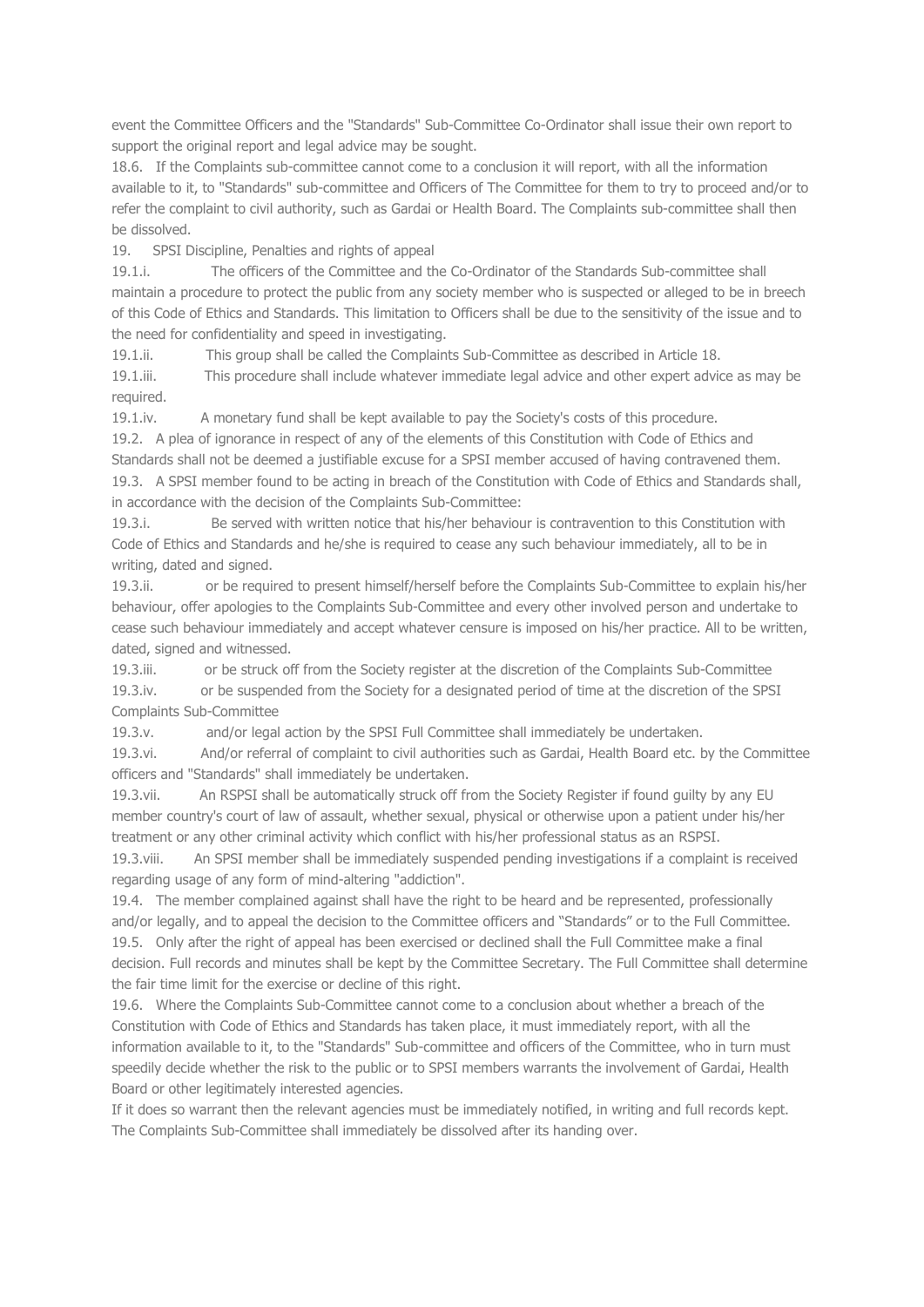19.7. Every SPSI member is legally and duty bound to report to the Committee or "Standards" Sub-Committee any breach or perceived breach of this Constitution with Code of Ethics and Standards. The penalty for nonaction shall be in accordance with articles 18 and 19. End of Constitution with Code of Ethics and Standards

 $\_$  , and the set of the set of the set of the set of the set of the set of the set of the set of the set of the set of the set of the set of the set of the set of the set of the set of the set of the set of the set of th

The following are synopsis of the individual Standards sub-committee decision documents. S.P.S.I Standards Requirements no. 01 27/7/2000 A and P Standard. The S.P.S.I accreditation and standards sub-committee has accepted the Irish College of Scenar (I.C.S.) anatomy and physiology standard dated the 27th July 2000 as its basic requirement for Scenar students.

### S.P.S.I Standards Requirements no. 02 01/01/2003 **CHARACTER REFERENCE PROCEDURE**

The S.P.S.I accreditation and standards sub-committee has of today introduced the S.P.S.I Character reference procedure. As per the attached original character reference:

Character Reference.

This character reference will be requested by the S.P.S.I. Standards Sub-Committee prior to ones assessment for Registered Practitioner status (R.S.P.S.I.) and possibly at some future date after becoming a Registered Practitioner. The S.P.S.I is the National Society established to protect both clients/patients and membership, and the general public.

Choose from:

- Gardai or Police, if possible, AND any two of the following you expect to be acceptable to the S.P.S.I.
- Clergy person, Educator, Teacher, Coach, Elected government or Council Member,
- Medical Practitioner, Complimentary Practitioner (in a national association ),
- Bank Official, Civil Servant, Others whom you think to be responsible and competent.

S.P.S.I Standards Requirements no. 03. 1/1/2004 First Aid.

The S.P.S.I has initiated as of today its First Aid Policy.

This policy is that each student, before RSPSI acceptance, must have successfully completed a recognised First Aid, First Responder Course and

must attend a similar course every 3 years to remain on the RSPSI. Register.

S.P.S.I Standards Requirements no. 04. 01/01/2005 ADEQUATE INSURANCE.

The Standards and Accreditation Sub-committee have decided that "adequate insurance" for RSPSI is defined as: Limit of indemnity: €2,500,000 any one claim.

Category of cover: Malpractice, public liability.

Therapy: Scenar.

Scenar Teachers: Require teaching insurance.

-------------------------------------------------------------------------------------------------

SPSI Standards Requirements no. 05. Dated 01/01/2004 CPD POST RSPSI QUALIFYING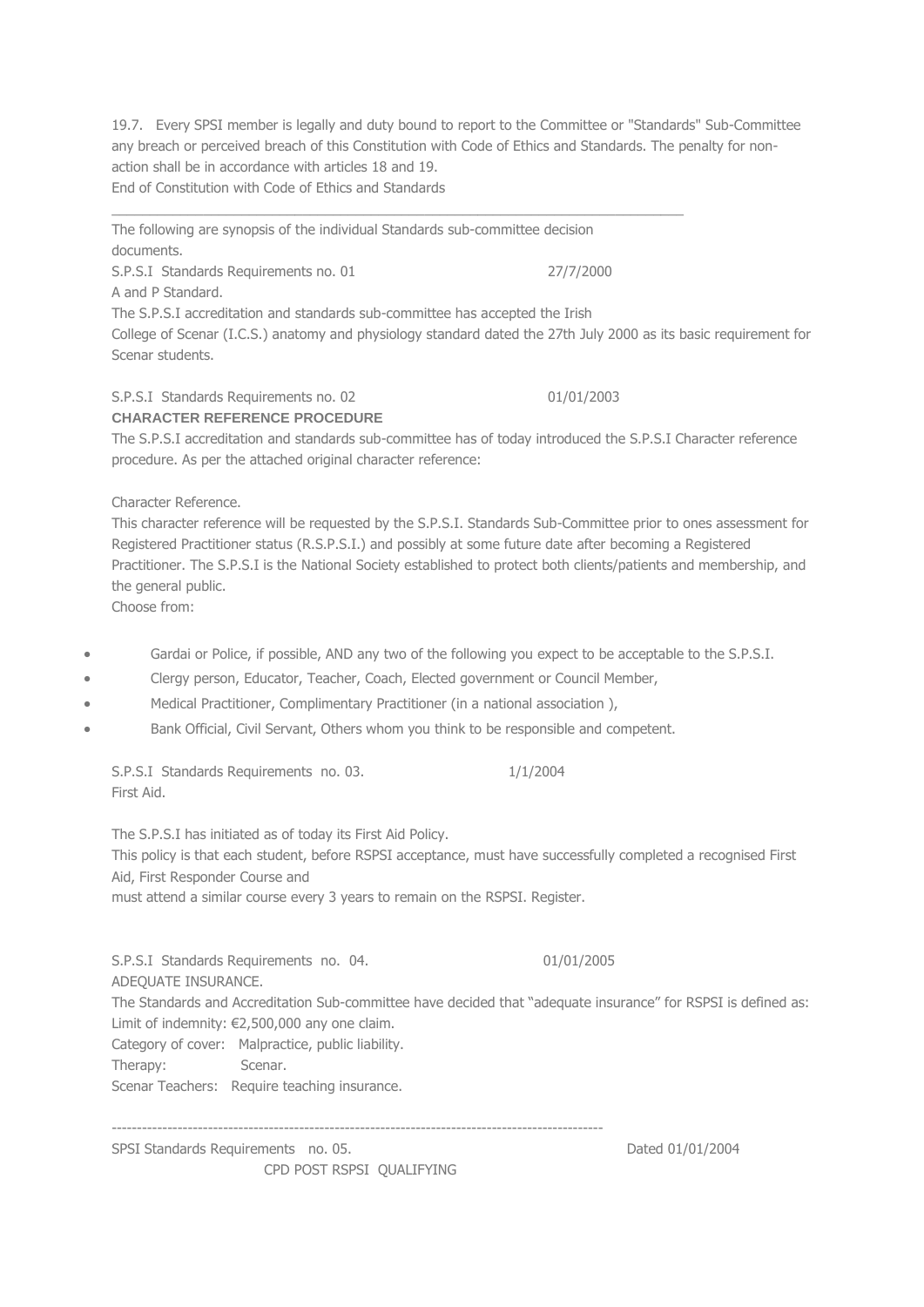The S.P.S.I. recognizes (at least) 4 types of Post Graduate courses and their standards after qualification as an RSPSI. :

- A) Compulsory CPD (continuous professional development). Specific courses to be successfully completed within the 1st year and 2nd year after qualifying as an RSPSI.
- B) CPD courses as specifically negotiated annually.

These shall include either i) Scenar training courses

or ii) Training course in other methods of professional development.

C) Specific SPSI courses leading towards master-practitioner status.

D) Specific certificate course in Training for Trainers, of a standard and duration acceptable to the SPSL This may be a university

course or a course for trainers /teachers in Education or in Industry. Conditions for Teacher /Trainer status:

- 1. Applicants shall be fully qualified SPSI Registered Practitioners (RSPSI) for at least 3 continuous years.
- OR
- have fulfilled the extra requirements of the S.P.S.I. (available on request).
- 2. Applicants shall be at least 25 years old.
- 3. Applicants shall be subject to the S.P.S.I Constitution and Code of Ethics and Standards and may be required to present updated Character references.

Master-Practitioner Status and Teacher/Trainer Status

Master-Practitioner status may be achieved after 2 years as an RSPSI by successfully completing the S.P.S.I Course Requirements. This usually will require 3 x 3 Day S.P.S.I. training modules as well as some other postgraduation course attendances. Successful recipients may use the designation RSPSI-M

Teacher Status RSPSI-T may be acquired by achieving Master-practitioner status as well as successfully completing the acceptable Training for Trainers Course which shall include at least 24 hours of formal training in "Training for Trainers", as well as the additional and specific S.P.S.I. Scenar teacher /trainer exam course content and a minimum of 40 hours supervised quality homework which also must pass examination.

The course content shall include the S.P.S.I. constitutional requirements as well as sections on:

- 1. Training, what is it, various types of training including
- systematic training.
- 2. Clinical analysis
- 3. Socialisation in detail and its implication
- 4. Types of learning.
- 5. Communication skills.
- 6. Training methods.
- 7. Use of trainer's aids.
- 8. Preparing training programmes.
- 9. Aims and objectives.
- 10. Planning and giving a presentation to a class.
- 11. Planning and giving a demonstration to a class.
- 12. How to assess various methods of teaching/training and their benefits.
- 13. Constructive Feedback, Evaluation, positive confrontations,

 weaknesses, motivation, giving support, counselling, psychology and development.

# **S.P.S.I. - UNDERSTANDING SCENAR COURSE / SEMINAR CPD POINTS**